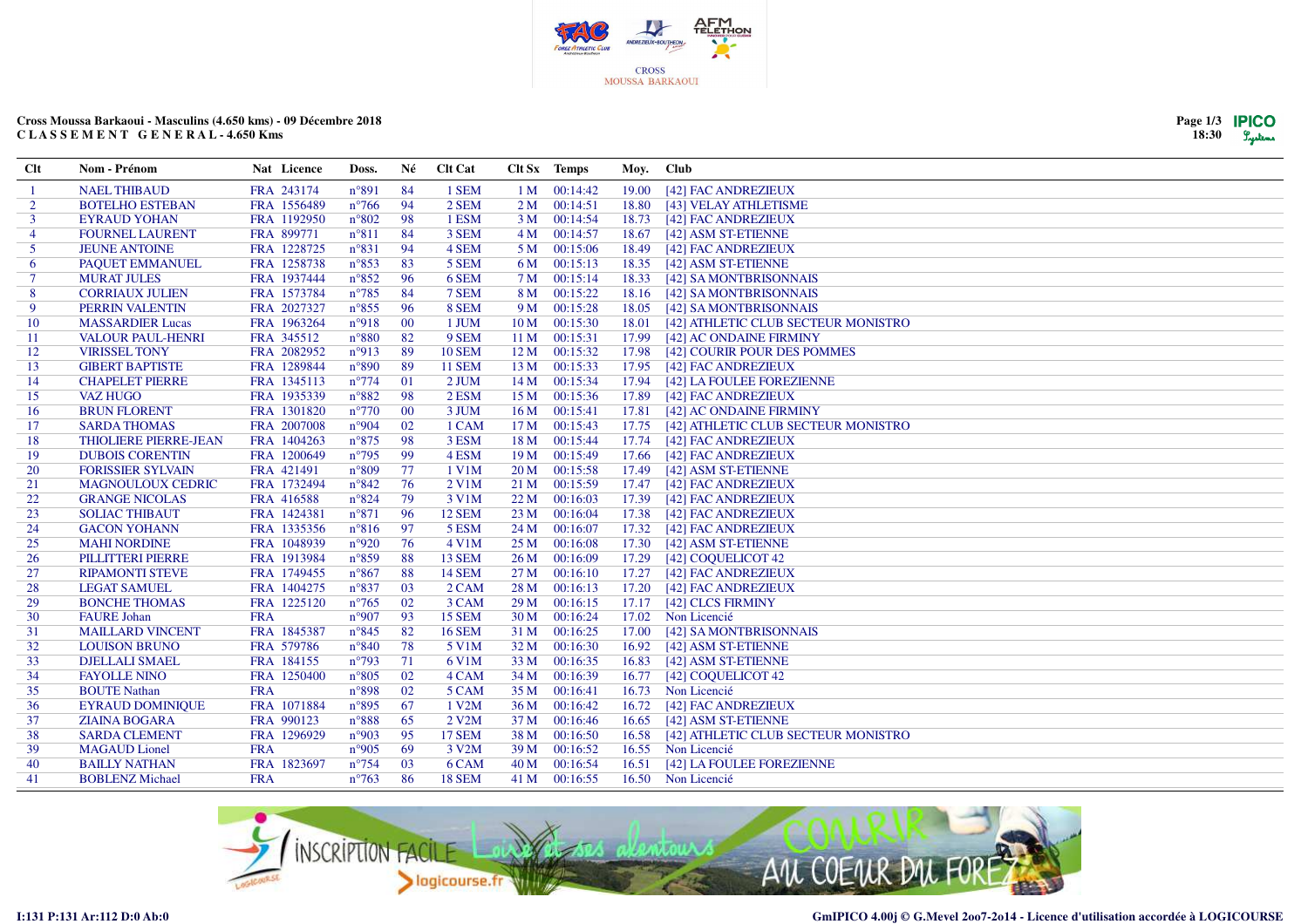

## **Cross Moussa Barkaoui - Masculins (4.650 kms) - 09 Décembre 2018C L A S S E M E N T G E N E R A L - 4.650 Kms**

| Page $2/3$ | <b>IPICO</b> |
|------------|--------------|
| 18:30      | Lystems      |

| Clt | Nom - Prénom                | Nat Licence | Doss.          | Né  | <b>Clt Cat</b> |      | Clt Sx Temps  | Moy.  | <b>Club</b>                       |
|-----|-----------------------------|-------------|----------------|-----|----------------|------|---------------|-------|-----------------------------------|
| 42  | <b>PERRIN Ludovic</b>       | FRA 1126256 | $n^{\circ}919$ | 76  | 7 V1M          | 42 M | 00:16:57      | 16.47 | [42] ASM ST-ETIENNE               |
| 43  | <b>SERRE JEAN-YVES</b>      | FRA 1097920 | $n^{\circ}870$ | 68  | 4 V2M          | 43 M | 00:16:58      | 16.45 | [42] FAC ANDREZIEUX               |
| 44  | <b>ANDRE LUCAS</b>          | FRA 1989580 | $n^{\circ}892$ | 96  | <b>19 SEM</b>  | 44 M | 00:17:00      | 16.43 | [42] ASM ST-ETIENNE               |
| 45  | <b>ZELLAG MERWANE</b>       | FRA 1335315 | $n^{\circ}887$ | 03  | 7 CAM          | 45 M | 00:17:08      | 16.30 | [42] COQUELICOT 42                |
| 46  | <b>AUBERT STEPHANE</b>      | FRA 1955083 | $n^{\circ}752$ | 72  | 8 V1M          | 46 M | 00:17:09      | 16.28 | [42] ASM ST-ETIENNE               |
| 47  | <b>GONCALVES MANUEL</b>     | FRA 1563960 | $n^{\circ}823$ | 70  | 9 V1M          | 47 M | 00:17:10      | 16.25 | [42] ASM ST-ETIENNE               |
| 48  | <b>GRATALOUP NICOLAS</b>    | FRA 2146801 | $n^{\circ}915$ | 67  | 5 V2M          | 48 M | 00:17:12      |       | 16.22 [42] COURIR POUR DES POMMES |
| 49  | <b>LAFANECHERE TOM</b>      | FRA 1142993 | $n^{\circ}836$ | 00  | 4 JUM          | 49 M | 00:17:14      | 16.20 | [63] CLERMONT ATHLETISME AUVERGNE |
| 50  | <b>SERRE Sylvain</b>        | <b>FRA</b>  | $n^{\circ}889$ | 83  | <b>20 SEM</b>  | 50 M | 00:17:16      |       | 16.17 Non Licencié                |
| 51  | <b>PARIS OLIVIER</b>        | FRA 1285496 | n°914          | 76  | 10 V1M         | 51 M | 00:17:20      | 16.10 | [42] COURIR POUR DES POMMES       |
| 52  | <b>DUCREUX ENZO</b>         | FRA 650704  | $n^{\circ}796$ | 02  | 8 CAM          | 52 M | 00:17:24      | 16.04 | [42] LA FOULEE FOREZIENNE         |
| 53  | <b>FAYET DANIEL</b>         | FRA 1833256 | $n^{\circ}804$ | 76  | 11 V1M         | 53 M | 00:17:27      |       | 15.99 [42] SA MONTBRISONNAIS      |
| 54  | <b>ESCOT Thibault</b>       | FRA 2011579 | $n^{\circ}917$ | 98  | 6ESM           | 54 M | 00:17:30      | 15.95 | [42] FAC ANDREZIEUX               |
| 55  | <b>BENMAKHLOUF HOCINE</b>   | FRA 812732  | $n^{\circ}756$ | 69  | 6 V2M          | 55 M | 00:17:31      | 15.93 | [42] ASM ST-ETIENNE               |
| 56  | <b>CHARBONNIER OLIVIER</b>  | FRA 1934500 | $n^{\circ}776$ | 74  | 12 V1M         | 56 M | 00:17:32      | 15.93 | [42] EA SAINT-CHAMOND             |
| 57  | <b>DEFOUR FREDERIC</b>      | FRA 1984239 | $n^{\circ}788$ | 75  | 13 V1M         | 57 M | 00:17:33      |       | 15.90 [42] FAC ANDREZIEUX         |
| 58  | <b>FULCHIRON SAMY</b>       | FRA 2145162 | $n^{\circ}813$ | 03  | 9 CAM          | 58 M | 00:17:34      | 15.89 | [42] LA FOULEE DU HAUT PILAT      |
| 59  | <b>FERRIER LAURENT</b>      | FRA 138589  | $n^{\circ}806$ | 74  | 14 V1M         | 59 M | 00:17:42      |       | 15.78 [42] ASM ST-ETIENNE         |
| 60  | <b>AUDIN MAXIME</b>         | FRA 1372550 | $n^{\circ}753$ | 74  | 15 V1M         | 60 M | 00:17:42      |       | 15.77 [42] FAC ANDREZIEUX         |
| 61  | <b>BOIVIN LENNOAH</b>       | FRA 1701120 | $n^{\circ}764$ | 03  | <b>10 CAM</b>  | 61 M | 00:17:43      | 15.76 | [42] LA FOULEE DU HAUT PILAT      |
| 62  | <b>EYRAUD</b> Loic          | <b>FRA</b>  | $n^{\circ}896$ | 96  | <b>21 SEM</b>  | 62 M | 00:17:55      |       | 15.58 Non Licencié                |
| 63  | <b>FOURETS CHRISTOPHE</b>   | FRA 1530434 | $n^{\circ}810$ | 74  | 16 V1M         | 63 M | 00:18:01      |       | 15.49 [42] FAC ANDREZIEUX         |
| 64  | <b>VALETTE OLIVIER</b>      | FRA 1269432 | $n^{\circ}879$ | 74  | 17 V1M         | 64 M | 00:18:05      |       | 15.43 [42] FAC ANDREZIEUX         |
| 65  | <b>GIEN Joris</b>           | FRA 2157752 | $n^{\circ}819$ | 98  | 7 ESM          | 65 M | 00:18:08      | 15.39 | [42] ASM ST-ETIENNE               |
| 66  | <b>VIEIRA LIONEL</b>        | FRA 1221435 | $n^{\circ}886$ | 81  | <b>22 SEM</b>  | 66 M | 00:18:22      | 15.20 | [42] FAC ANDREZIEUX               |
| 67  | <b>BLACHON Frederic</b>     | <b>FRA</b>  | $n^{\circ}762$ | 75  | 18 V1M         | 67 M | 00:18:23      |       | 15.18 Non Licencié                |
| 68  | <b>BRUEL MATHIEU</b>        | FRA 394689  | $n^{\circ}769$ | 87  | <b>23 SEM</b>  | 68 M | 00:18:27      |       | 15.13 [42] SA MONTBRISONNAIS      |
| 69  | <b>DARDAILHON OLIVIER</b>   | FRA 1871261 | $n^{\circ}787$ | 88  | <b>24 SEM</b>  | 69 M | 00:18:33      |       | 15.05 [42] ASM ST-ETIENNE         |
| 70  | <b>VENDE SERGE</b>          | FRA 691731  | $n^{\circ}883$ | 65  | 7 V2M          | 70 M | 00:18:34      | 15.03 | [42] FAC ANDREZIEUX               |
| 71  | <b>MARGAILLAN LUCAS</b>     | FRA 1385269 | $n^{\circ}846$ | 02  | 11 CAM         |      | 71 M 00:18:35 | 15.02 | [42] CLUB ATHLETIQUE DU ROANNAIS  |
| 72  | <b>CHALARD Gilles</b>       | <b>FRA</b>  | $n^{\circ}912$ | 64  | 8 V2M          |      | 72 M 00:18:37 | 15.00 | Non Licencié                      |
| 73  | <b>THOMAS THIMOTHY</b>      | FRA 2039128 | $n^{\circ}877$ | -99 | 8 ESM          | 73 M | 00:18:38      | 14.98 | [42] FAC ANDREZIEUX               |
| 74  | <b>THOLLOT LAURENT</b>      | FRA 2000420 | $n^{\circ}876$ | 78  | 19 V1M         | 74 M | 00:18:41      |       | 14.95 [42] FAC ANDREZIEUX         |
| 75  | <b>GODEL SEBASTIEN</b>      | FRA 1587238 | $n^{\circ}821$ | 68  | 9 V2M          |      | 75 M 00:18:41 |       | 14.94 [42] AC ONDAINE FIRMINY     |
| 76  | <b>EPINAT DAVID</b>         | FRA 1518097 | $n^{\circ}800$ | 75  | 20 V1M         |      | 76 M 00:18:46 | 14.88 | [42] ASM ST-ETIENNE               |
| 77  | <b>JAVELLE NICOLAS</b>      | FRA 2138530 | $n^{\circ}830$ | 81  | 25 SEM         | 77 M | 00:18:51      |       | 14.81 [42] ASM ST-ETIENNE         |
| 78  | <b>FRONTENAUD ADRIEN</b>    | FRA 1968245 | $n^{\circ}812$ | 01  | 5 JUM          | 78 M | 00:18:51      | 14.80 | [42] LA FOULEE FOREZIENNE         |
| 79  | <b>DOKABONA Boris</b>       | <b>FRA</b>  | $n^{\circ}794$ | 82  | <b>26 SEM</b>  | 79 M | 00:18:57      |       | 14.73 Non Licencié                |
| 80  | <b>GUILBARD ROMAIN</b>      | FRA 1877939 | $n^{\circ}825$ | 03  | <b>12 CAM</b>  | 80 M | 00:18:57      |       | 14.73 [42] COQUELICOT 42          |
| 81  | <b>GUILLAUMOND AURELIEN</b> | FRA 1969344 | $n^{\circ}826$ | 81  | <b>27 SEM</b>  | 81 M | 00:18:57      |       | 14.72 [42] ASM ST-ETIENNE         |
| 82  | <b>GENEST BERTRAND</b>      | FRA 2080172 | $n^{\circ}817$ | 86  | <b>28 SEM</b>  |      | 82 M 00:18:58 |       | 14.71 [42] ASM ST-ETIENNE         |